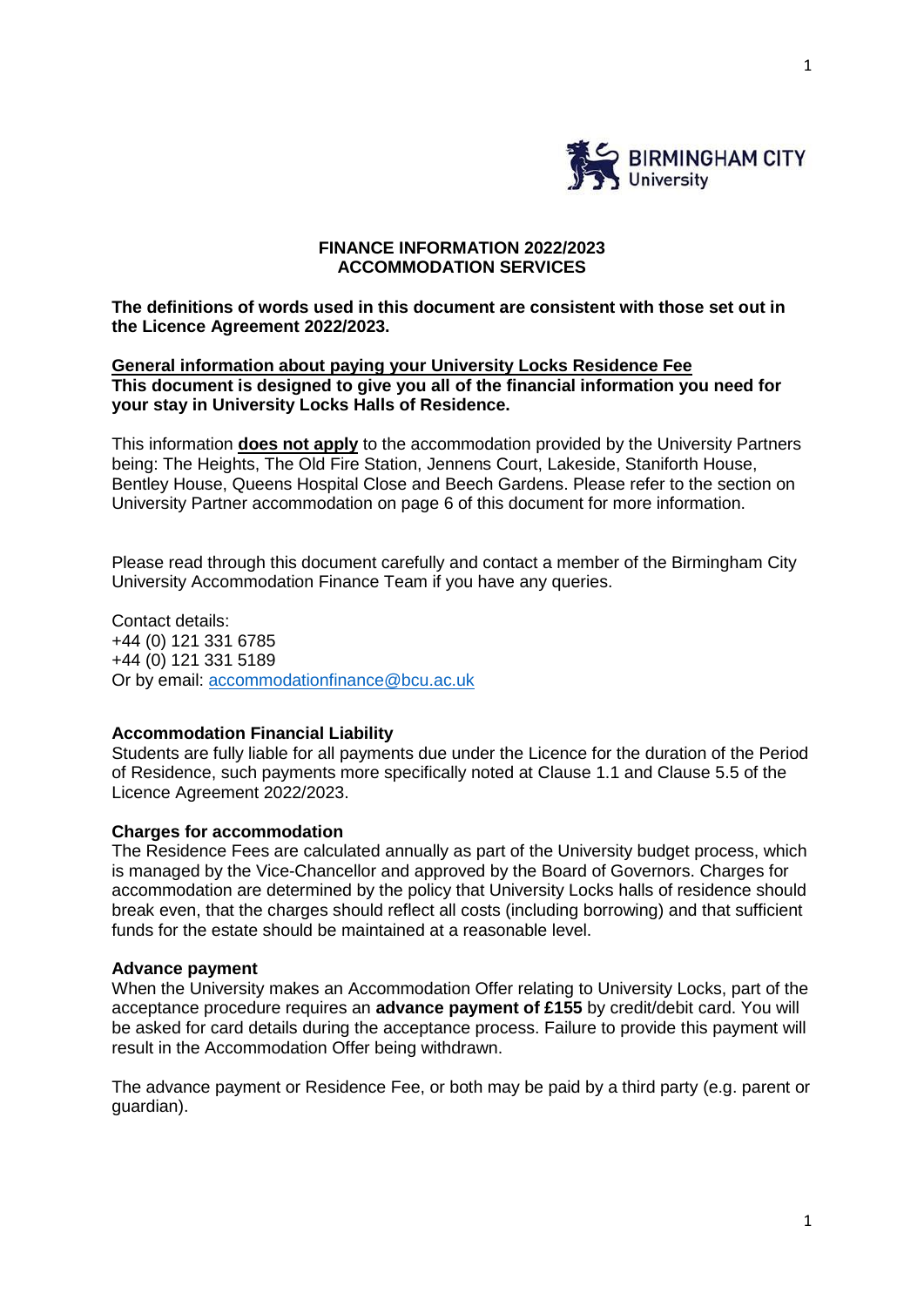Please note that the advance payment will be deducted from Instalment One (as detailed below) of the Residence Fee. The advance payment is not a deposit payment and will not be returned to you at the end of your Period of Residence.

If you do not have a credit/debit card then contact a member of the University Accommodation Services Team. Please be aware that this may delay your acceptance significantly.

# **How to pay your Residence Fee for University Locks (40 and 41 week licence)**

Payment of the Residence Fee should be in full or in three instalments.

### **Three instalments**

The advance payment of £155 will be deducted from Instalment One of the Residence Fee.

Payment of the three instalments will be due on the following dates:

| <b>Instalment 1</b> | 30 September 2022      |
|---------------------|------------------------|
| <b>Instalment 2</b> | <b>06 January 2023</b> |
| <b>Instalment 3</b> | 28 April 2023          |

Please refer to the Residence Fee Summary 2022/2023 for the instalment amounts. Please note that the instalments do not equate to the academic terms.

### **Sufficient funds**

If for any reason you find you do not have the funds to cover the Residence Fee instalment, please inform a member of the University Accommodation Finance Team as soon as possible before the payment due date.

The first few weeks at University can be expensive, particularly if you are moving away from home. Besides paying for your Residence Fee there will be other expenses such as books, stationery, food, travel, as well as entertainment. It is essential that you budget carefully so that you can live comfortably and without worry during your first few weeks.

# **APPLICABLE TO FOUNDATION ACTING STUDENTS**

**How to pay your Residence Fee for University Locks (28 week licence)** Payment of the Residence Fee can either be in full or in two instalments.

### **Two Instalments**

The advance payment of £155 will be deducted from Instalment One of the Residence Fee.

Payment of the Residence Fee instalments will be due on:

**30 September 2022**

**06 January 2023**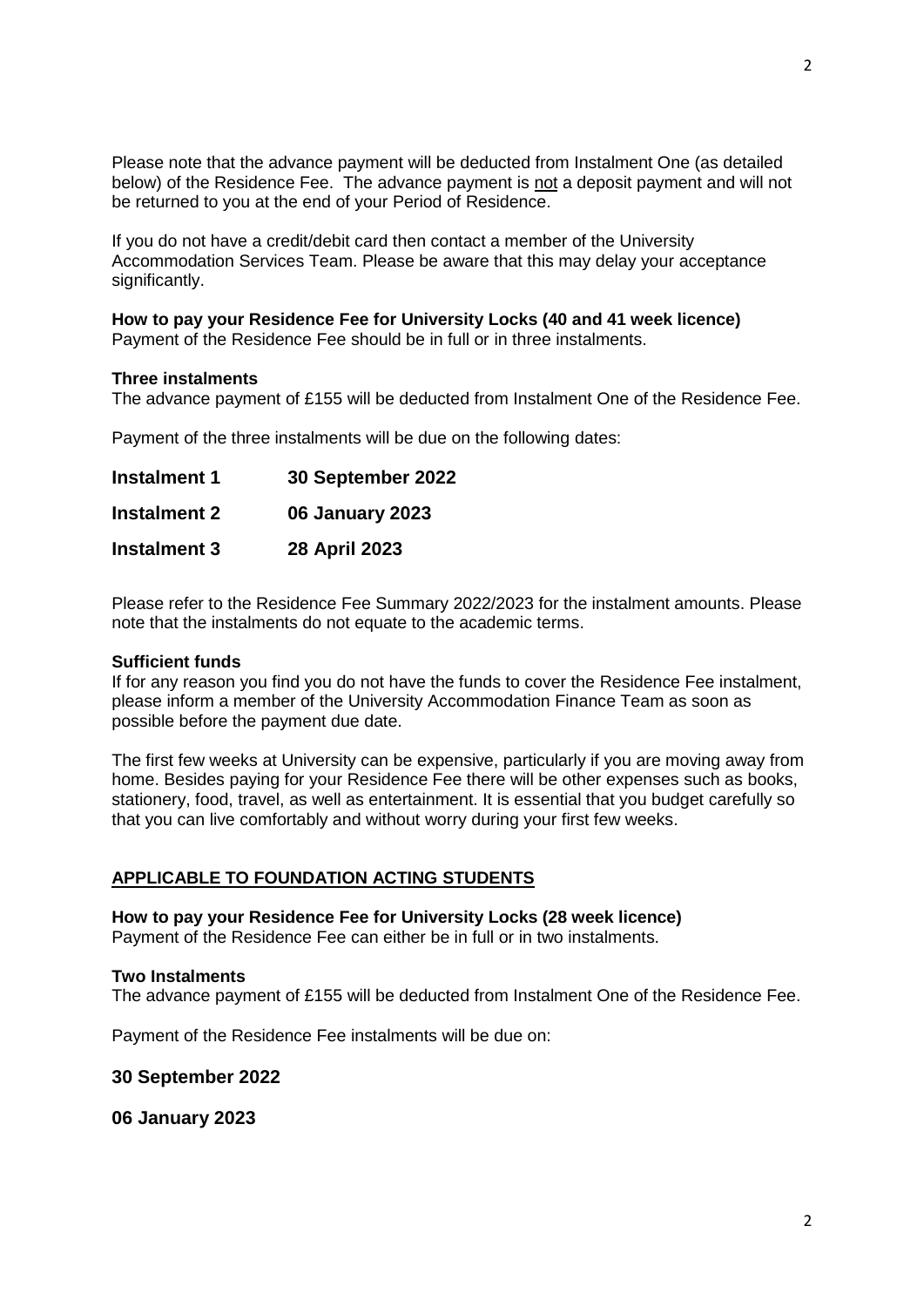# **Late Offers**

If you receive a late Accommodation Offer you will be provided with a revised date for the first instalment.

#### **If you are an international student**

Due to UK Border Agency rules, the University is only allowed to accept accommodation payments for University managed halls of residence (**University Locks only**).

The University cannot accept money for University Partner accommodation being: The Heights, The Old Fire Station, Jennens Court, Lakeside, Staniforth House, Bentley House, Queens Hospital Close and Beech Gardens and all other private sector apartments and houses.

Do not send any money to the University for accommodation until you have received an Accommodation Offer for University Locks. If you are offered accommodation with one of the University Partners, money will need to be sent directly to them.

In the event money is received for accommodation not owned by the University this money will be refunded back to the original payer via the original payment method. You will have to make the payment again to the University Partner (which may delay the room acceptance and may result in your offer being withdrawn). Please note it may take up to 6 weeks for a University refund to be processed.

### **When paying by bank transfer**

Arrange the transfer with your bank to pay direct to the University's bank account. Remember to ask your bank to quote 'Accommodation Fees', your student ID number and your full name on the transfer. All payments to the University must be in GBP sterling. Payment of all bank charges is the responsibility of the student. Please be aware it can take two to three weeks for the University to allocate your payment once it has been transferred to the University's account.

If you are paying your Accommodation advance payment together with tuition fees, please ensure the two payments are clearly itemised separately on the bank transfer form.

After you have made your payment, please email a copy of the bank transfer remittance (before the Accommodation Offer deadline date, to ensure it is not withdrawn) to [accommodationfinance@bcu.ac.uk](mailto:accommodationfinance@bcu.ac.uk)

All transfers must be made payable to:

| Account name:        | <b>Birmingham City University</b>       |
|----------------------|-----------------------------------------|
| Account number:      | 78069467                                |
| Sort/branch code:    | $60 - 02 - 35$                          |
| <b>IBAN</b> number:  | GB36 NWBK 6002 3578 0694 67             |
| BIC/Swift number:    | NWBK GB 2L                              |
| Bank Name:           | <b>NatWest</b>                          |
| <b>Bank Address:</b> | 1 St Philip's Place, Birmingham, B3 2PP |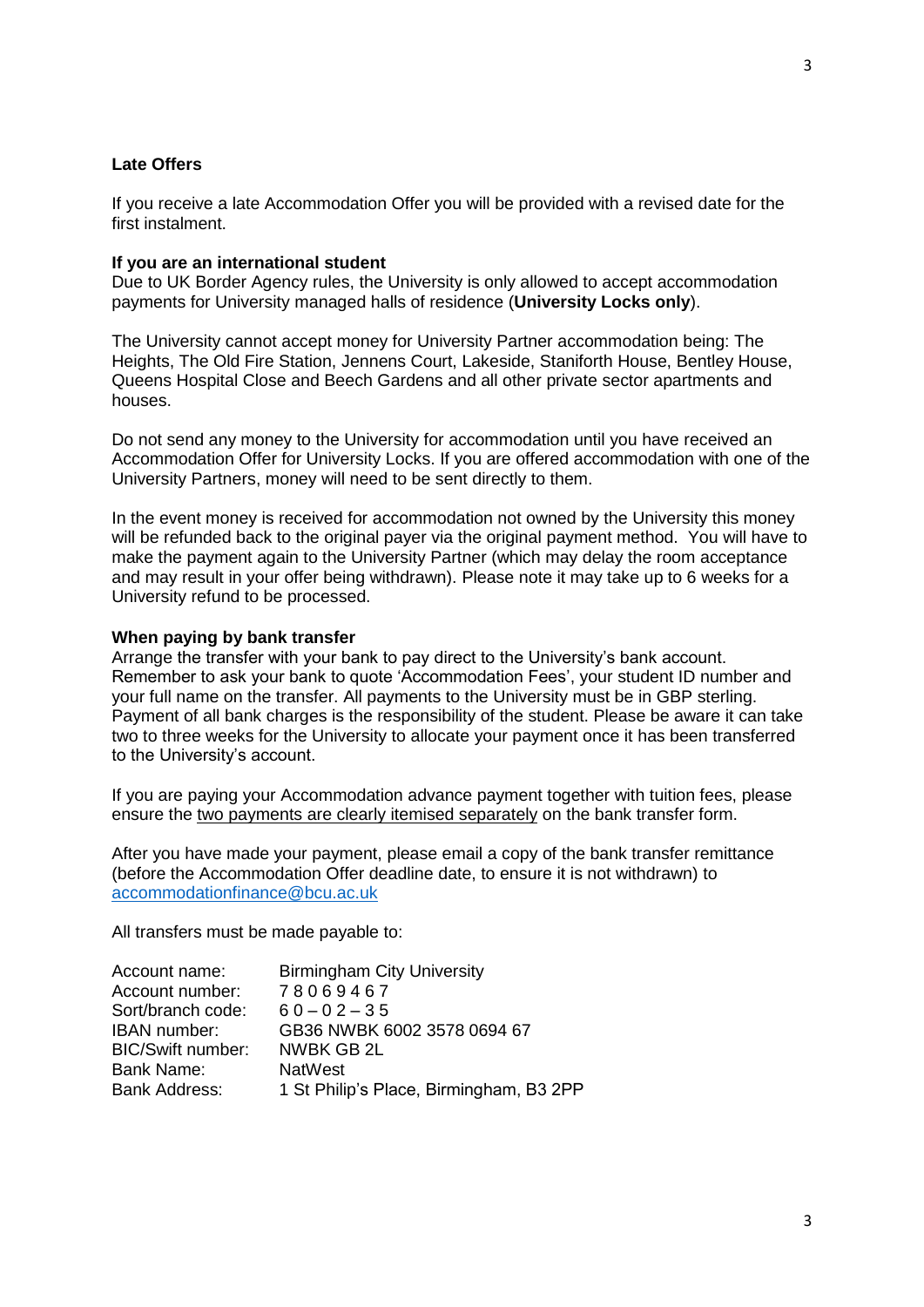#### **Student loans**

If you wish to apply for a student loan and you have not already submitted an application to Student Finance, you can find further information and details on how to apply [online.](https://www.gov.uk/student-finance)

You do not need to wait until you receive a confirmed offer of a place on a course before you apply.

If your loan is delayed, it is your responsibility to keep in weekly contact with the Accommodation Services Team and to provide evidence of your delay in writing from the Student Loans Company. Failure to provide evidence or keep in contact will result in the Accommodation Services Team taking further action. Please see the section below 'What happens if I fail to pay' for further information.

### **Other miscellaneous charges**

You will be contacted by the Accommodation Services Team if you need to pay for any other miscellaneous charges (such as damages, cleaning or replacement keys) pursuant to the Licence Agreement. Any dispute should be raised prior to an official Birmingham City University invoice being raised to cover the charge.

#### **Refunds**

If during your stay in the Accommodation you are due a refund of monies, you must apply to the Accommodation Finance Team. If the refund is agreed, a request will be made by Accommodation Services Team to the University's finance department to process the refund back to the original source of payment. The refund will be made as soon as possible but it may take up to 6 weeks to be processed. Please refer to the University's Refund Policy for further [details.](http://www.bcu.ac.uk/about-us/corporate-information/policies-and-procedures/student-contract)

#### **Where to go for financial assistance**

The University will make every effort to assist students who face financial difficulties and who have unpaid overdue fees. If you are facing severe financial difficulties, you can contact the Student Support Team [studentsupport@bcu.ac.uk](mailto:studentsupport@bcu.ac.uk) or ASK: the Student Enquiry Service by submitting an online enquiry to [ASK Us](https://iask.bcu.ac.uk/Login/login?) to request advice about any other sources of finance that may be available to you.

You can also register with [Blackbullion](https://www.blackbullion.com/) to develop key money and employability skills. Just use your University email address.

# **The Advice Centre, Students' Union**

The SU Advice Centre offers independent advice to students. Log an [enquiry.](http://www.bcusu.com/advice/enquiry-form/)

You can telephone +44 (0) 121 331 6801

Visit [The POINT](https://www.bcusu.com/the-point/) which is based on the first floor of Curzon Building, City Centre Campus or the SU Office in Seacole Building, City South Campus.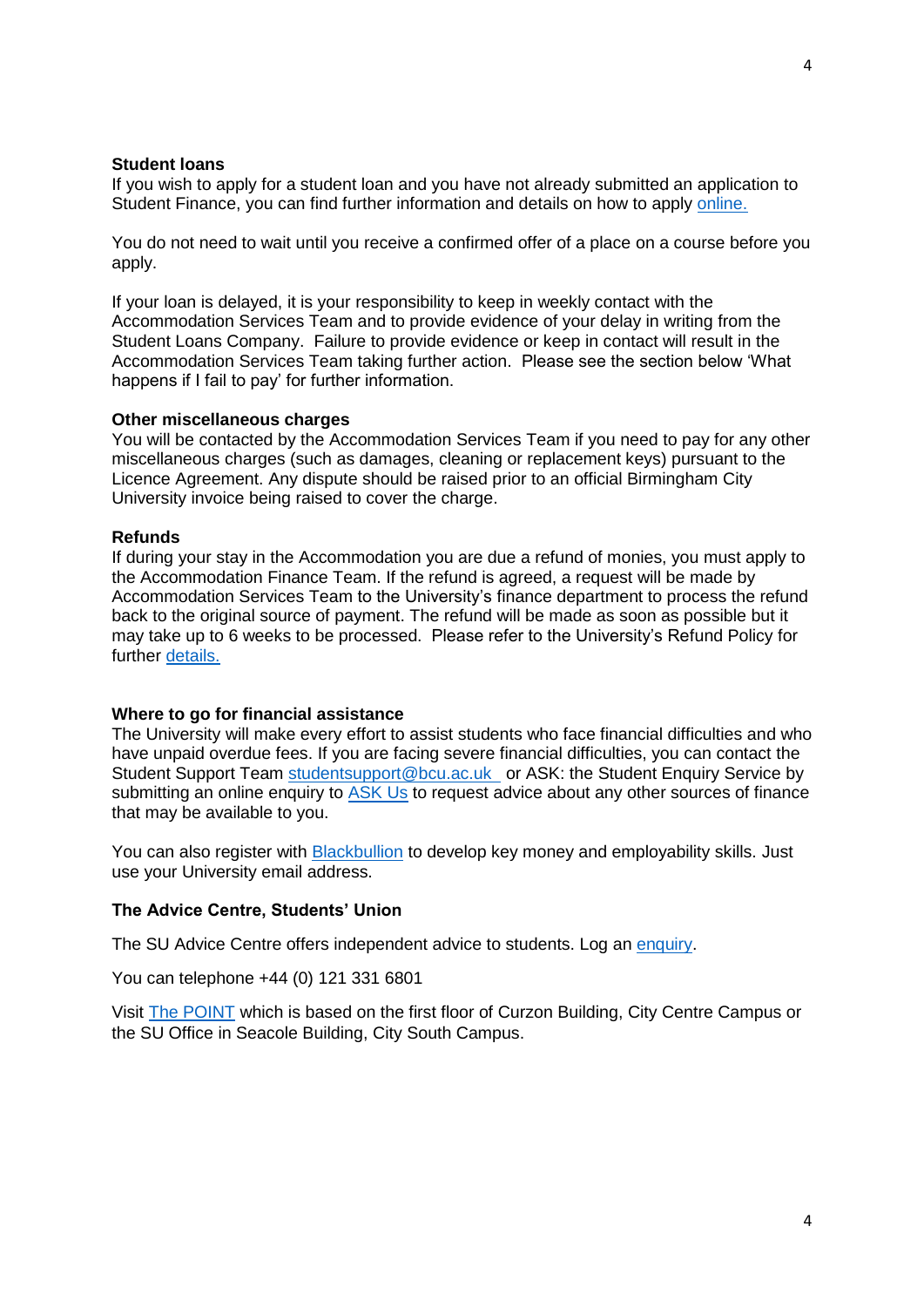### **What happens if I fail to pay?**

Where students remain in default of the payment terms specified in the Licence Agreement and/or the Terms and Conditions of Licence, the University will terminate the Licence Agreement. This means you will be expected to vacate the Accommodation with full liability for the balance of the Residence Fee in line with Clause 5.5 of the Licence Agreement until the Accommodation is re-let.

Students are advised that the University will seek to recover any unpaid fees from the Student and reserves the right to consider recovery options available. This may include legal proceedings. If fees remain unpaid the debt may be referred to a debt collection agent to instigate legal proceedings on behalf of the University. This may have serious consequences on your ability to obtain credit in the future and may result in additional costs being incurred in addition to the amount already overdue.

If you are having problems paying the Residence Fee because you have not yet received your Student Finance, it is important that you tell us as we may be able to delay the payment until your funds are available. Please contact the Accommodation Services Team to discuss the best payment option for you.

We hope that you do not fall behind with the payment of your Residence Fee and would urge you to contact us immediately if you think this might happen to you. However, if you fail to pay your Residence Fee, the University can take a number of actions. These include:

- Termination of the Licence Agreement will full liability for the balance of the Residence Fee until the Accommodation is re-let, please refer to Clause 5.5.
- Referral of the debt to a debt collection agency and the commencement of legal proceedings to recover the debt. Such action may have a negative impact on your credit score rating.
- Refusal to provide an accommodation reference. This means that if you apply to move into other accommodation (whether University or privately-owned) and you need a reference from us, we can refuse to provide that reference until your outstanding debt is cleared.

#### **Keep in touch**

If you are experiencing financial problems and are having difficulty paying the Residence Fee for University Locks, please keep the Accommodation Finance Team informed of your financial situation. Keeping us informed on a regular basis will enable us to offer you the assistance you require.

Telephone: +44 (0)121 331 6785 Telephone: +44 (0)121 331 5189 Email: [accommodationfinance@bcu.ac.uk](mailto:accommodationfinance@bcu.ac.uk)